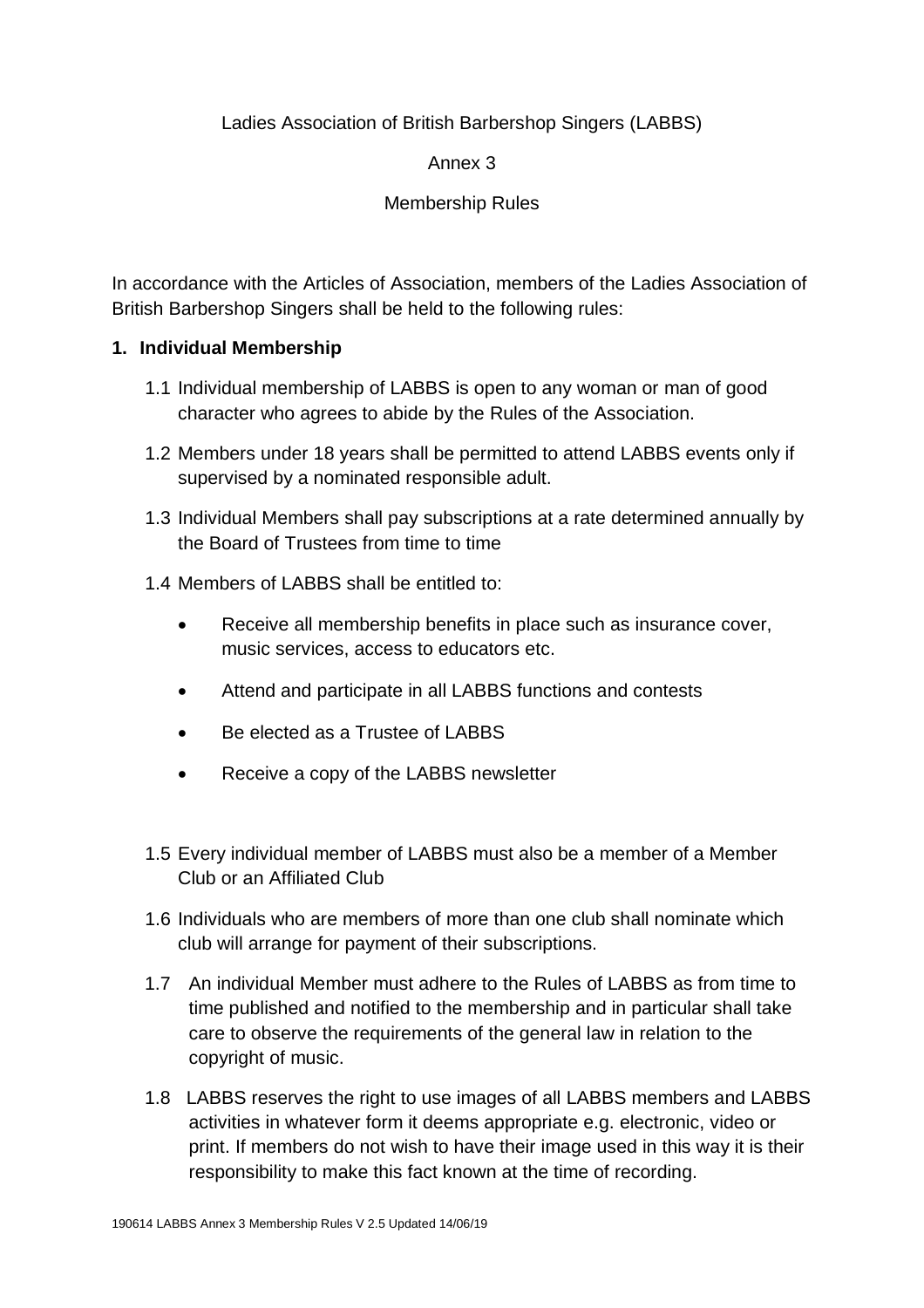1.9 LABBS will recognize an individual's continuous long membership by awarding a badge for 25 years' membership of LABBS and at 5 yearly intervals thereafter. If a member has had long service, but not continuous, then the club can request an award be given, backed up by information about that members discontinuous service. If a club feels a member has given long service but does not fit the criteria for a long service award, a letter of recognition can be sent from the Chair of LABBS. Application for such a letter should be sent in the first instance to the Membership Director.

#### **2. Associate Individual Membership**

- 2.1 Associate membership of LABBS is open to any woman or man of good character who agrees to abide by the Rules of the Association.
- 2.2 Associate membership of LABBS is open to non-singing members only.
- 2.3 Associate members shall pay subscriptions at a rate determined annually by the Board of Trustees.
- 2.4 Associate members shall not be entitled to:
	- Attend LABBS Council or General meetings
	- Hold a position on the Board of Trustees
	- Compete in a chorus or quartet at LABBS events
	- Receive a copy of the LABBS newsletter
	- Receive long-service honours

# **3. Club Membership**

- 3.1 Full Club membership of LABBS shall be open to any ladies barbershop club in the United Kingdom having no fewer than nine female singing members (not counting their Musical Director)
- 3.2 Individual members who do not sing with a chorus shall be deemed to be members of Club at Large which will be established and treated as a club for all purposes.
- 3.3 The Board of Trustees will define and keep under review the criteria that a prospective club must satisfy in order to become a Member Club of LABBS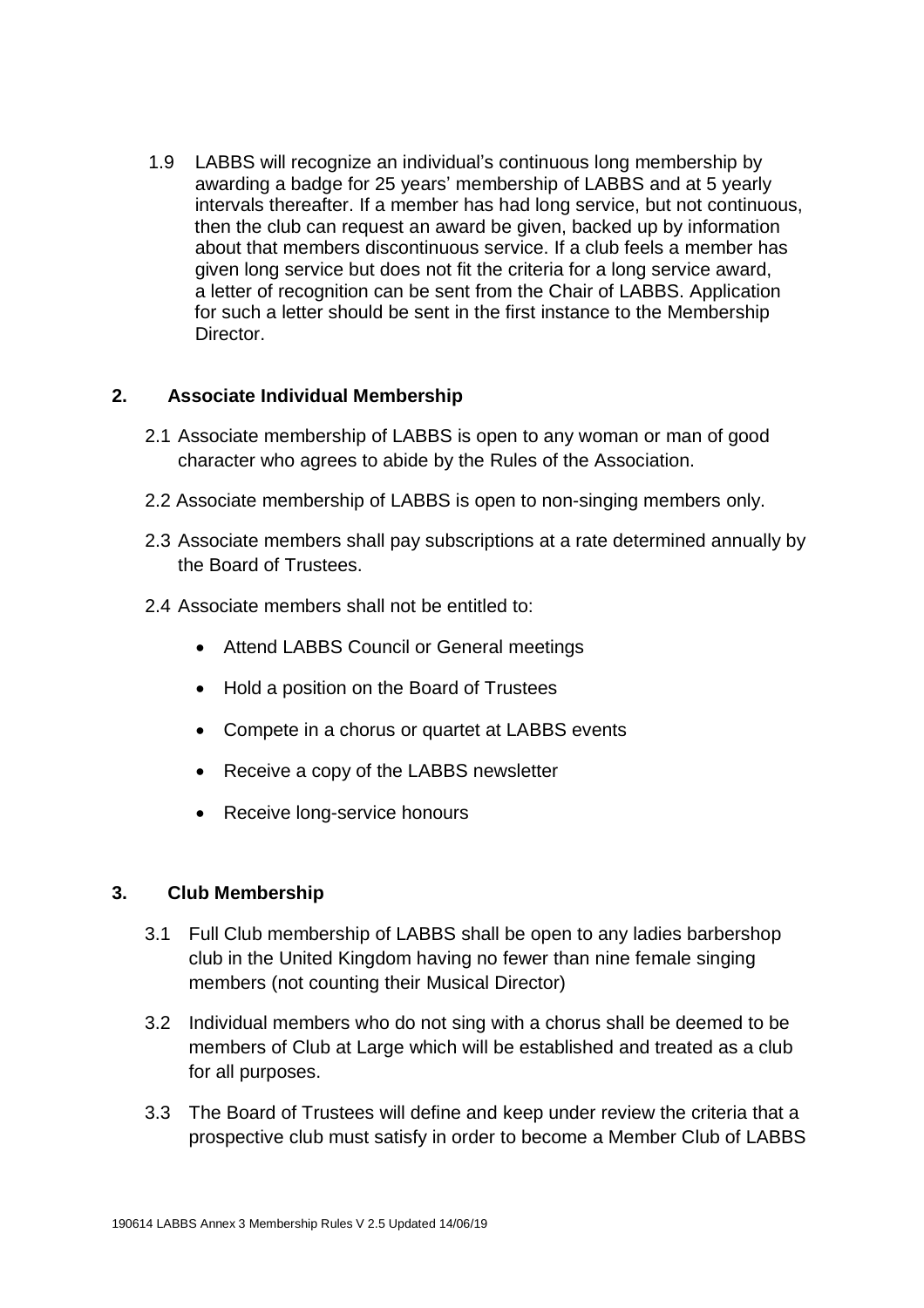- 3.4 To apply for full membership of LABBS a completed application form shall be sent to the LABBS Membership Director
- 3.5 A club shall be elected to full membership of LABBS when

3.5.1 the appropriate LABBS Liaison Officer has:

- o Visited the club
- o Confirmed that the club is singing in the true barbershop style
- o Recommended to the Board of Trustees that the club be elected to membership of LABBS

3.5.2 The Board of Trustees is satisfied with the recommendation of the LABBS Liaison Officer and decides that the club shall be elected.

- 3.6 Any club whose application has been rejected may appeal to the next meeting of the Board of Trustees or the Annual General Meeting of members of LABBS.
- 3.7 Member Clubs will each elect up to two individual club members to represent the club at LABBS Council meetings and vote on behalf of the club as required (one vote per member club).
- 3.8 A Member Club must meet the stipulations of the Contest Rules (see Annex 4) in order to compete in a LABBS competition.
- 3.9 A Member Club must adhere to the Rules of LABBS as from time to time published and notified to the membership and in particular shall take care to observe the requirements of the general law in relation to the copyright of music.

# **4. Affiliated Club Membership**

- 4.1 To apply for affiliated club membership, a completed membership form should be sent to the LABBS Membership Director
- 4.2 Affiliated club membership shall be open to any new club for twelve calendar months after application.
- 4.3 Affiliated Clubs shall be entitled to elect up to two representatives to attend LABBS Council meetings as observers without eligibility to vote.
- 4.4 Affiliated Clubs shall not be eligible to compete in a LABBS Competition.
- 4.5 Affiliated Clubs may attend all LABBS Events as arranged for full member clubs.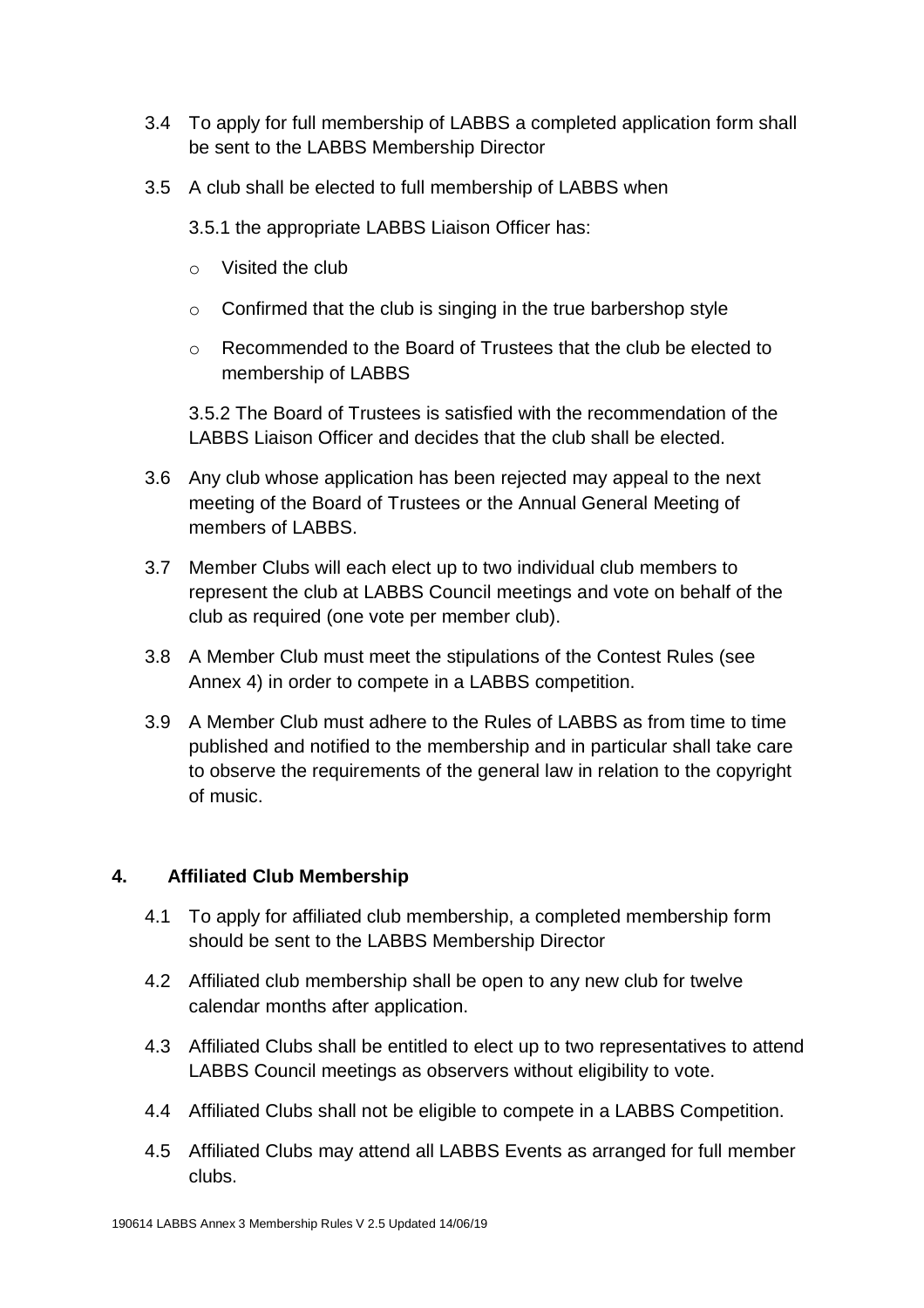- 4.6 The subscription for members of an affiliated club is determined annually by the Board of Trustees.
- 4.7 Individual members of an Affiliated club may on payment of the appropriate fees become full members of the Association within the Club at Large.
- 4.8 If the affiliated club joins LABBS within the same twelve month period the affiliation subscription will be deducted pro rata from their first year's full membership fees

# **5. Resignation**

- 5.1 A member club may at any time resign from membership of LABBS by giving the Membership Director notice in writing of their intention.
- 5.2 Any resignation shall be effective from the date received by the Membership Director.
- 5.3 The club shall remain liable for any sums owing to LABBS as at the date of resignation including any subscriptions due in that year.
- 5.4 The club shall not have any claim on the property of LABBS.
- 5.5 Any club which has, for any reason, ceased to be a member of LABBS may at any time apply for re-election and such application shall in all respects be treated as a new application.
- 5.6 Any individual member of a member club who resigns from that club without transferring membership to another club will be deemed to have resigned from LABBS.

# **6. Expulsion or Suspension of Member Clubs**

- 6.1 A club may be expelled from LABBS or suspended from membership for up to twelve months if the Board of Trustees decides after proper consideration that
	- 6.1.1 The club is in breach of the Membership Rules or

6.1.2 The club has condoned conduct which is contrary to the principles of the Association and its charitable articles.

6.2 The procedure for examination of a member club's conduct is:

6.2.1 The Board of Trustees shall provide the club with written details of the allegation against it.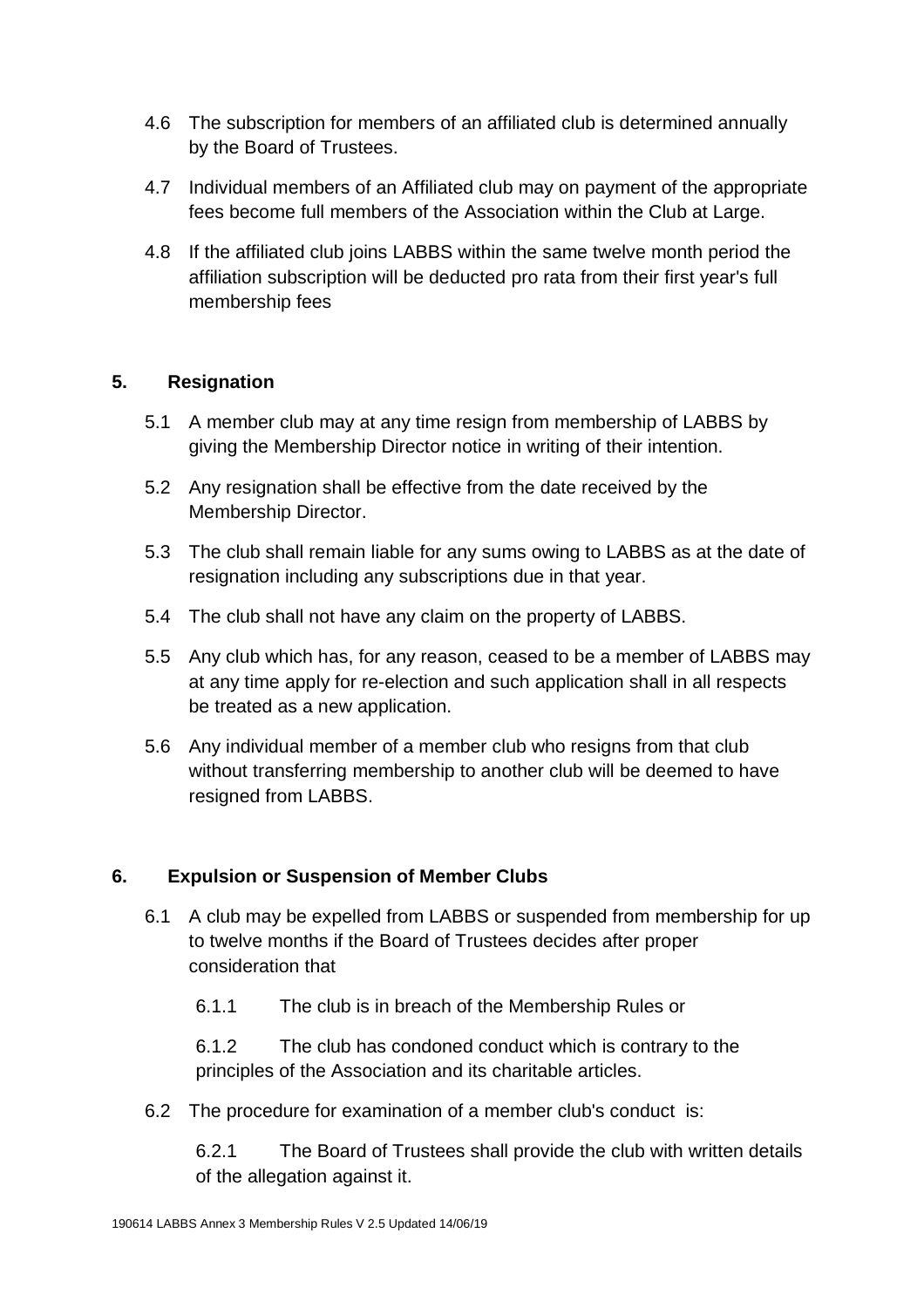6.2.2 The club in question may send one or two representatives to address the Board of Trustees or LABBS Council (as determined by the Board) and answer questions or may make written submissions.

6.2.3 The Board will consider the original allegation and the club's submissions and determine the outcome. The Board shall not allow any additional matter to be taken into consideration without first seeking the comments of the member club.

6.2.4 The Board's decision may be taken by way of a written resolution in accordance with the Articles so long as the club does not wish to make oral submissions.

6.2.4 The Secretary of LABBS shall circulate to all clubs brief details of the decision taken immediately following the decision.

- 6.3 Any club expelled or suspended shall have the right to appeal the decision within four weeks to the Board of Trustees and may make further oral or written submissions.
- 6.4 Any club suspended shall remain liable to pay subscriptions to LABBS as they become due during that suspension period.
- 6.5 A club that that is expelled shall remain liable for any sums owing to LABBS as at the date of expulsion including any subscriptions due in that year.
- 6.6 An expelled club shall not have a claim on the property of LABBS.
- 6.7 Any club which has, for any reason, ceased to be a member of LABBS may at any time apply for re-election and such application shall in all respects be treated as a new application.

# **7. Expulsion or Suspension of Individual Members**

- 7.1 A member may be expelled from LABBS or suspended from membership for up to twelve months if the Board of Trustees decides that
	- 7.1.1 The member is in breach of the Membership Rules

7.1.2 The member brings the Association into disrepute through their actions or representation of the Association as outlined in Annex 1, Rules of the Association

7.2 The procedure for examination of a member's conduct is: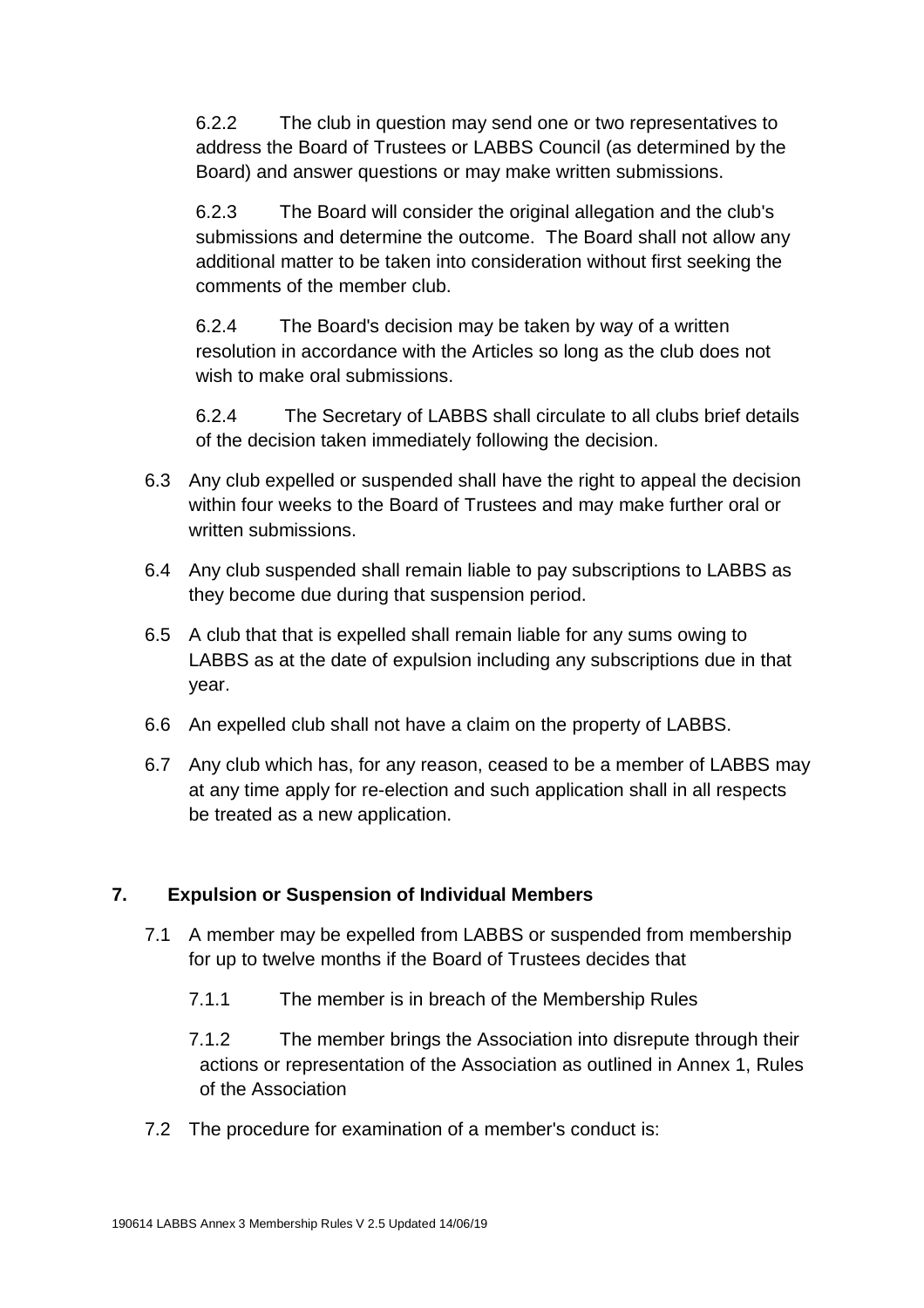7.2.1 The Board of Trustees shall provide the member with written details of the allegation against them

7.2.2 The member in question may address the Board of Trustees or LABBS Council (as determined by the Board)

7.2.3 The Board will consider the original allegation and the member's submissions and determine the outcome. The Board shall not allow any additional matter to be taken into consideration without first seeking the comments of the member.

7.2.4 The Board's decision may be taken by way of a written resolution in accordance with the Articles so long as the member does not wish to make oral submissions.

7.2.3 The LABBS Membership Director will provide written confirmation of the Board's decision to the member.

- 7.3 Any member expelled or suspended shall have the right to appeal the decision within four weeks to the Board of Trustees
- 7.4 Any member suspended shall remain liable to pay subscriptions to LABBS as they become due during that suspension period
- 7.5 A member who is expelled shall remain liable for any sums owing to LABBS as at the date of expulsion including any subscriptions due in that year
- 7.6 An expelled member shall not have a claim on the property of LABBS.
- 7.7 Any member who has, for any reason, ceased to be a member of LABBS may at any time apply for membership and such application shall in all respects be treated as a new application.

# **8. Membership Subscriptions**

- 8.1 The rate of subscriptions to LABBS shall be set and reviewed annually by the Board of Trustees and current rates shall be available from the Membership Director
- 8.2 Clubs elected to membership (including Affiliated Clubs) shall pay or renew subscriptions for all of their members by the dates determined by the Board of Trustees (currently 31<sup>st</sup> January and 30<sup>th</sup> June)
- 8.3 Associate members shall pay or renew their subscriptions by a date determined by the Board of Trustees (currently 31<sup>st</sup> January and 30<sup>th</sup> June)